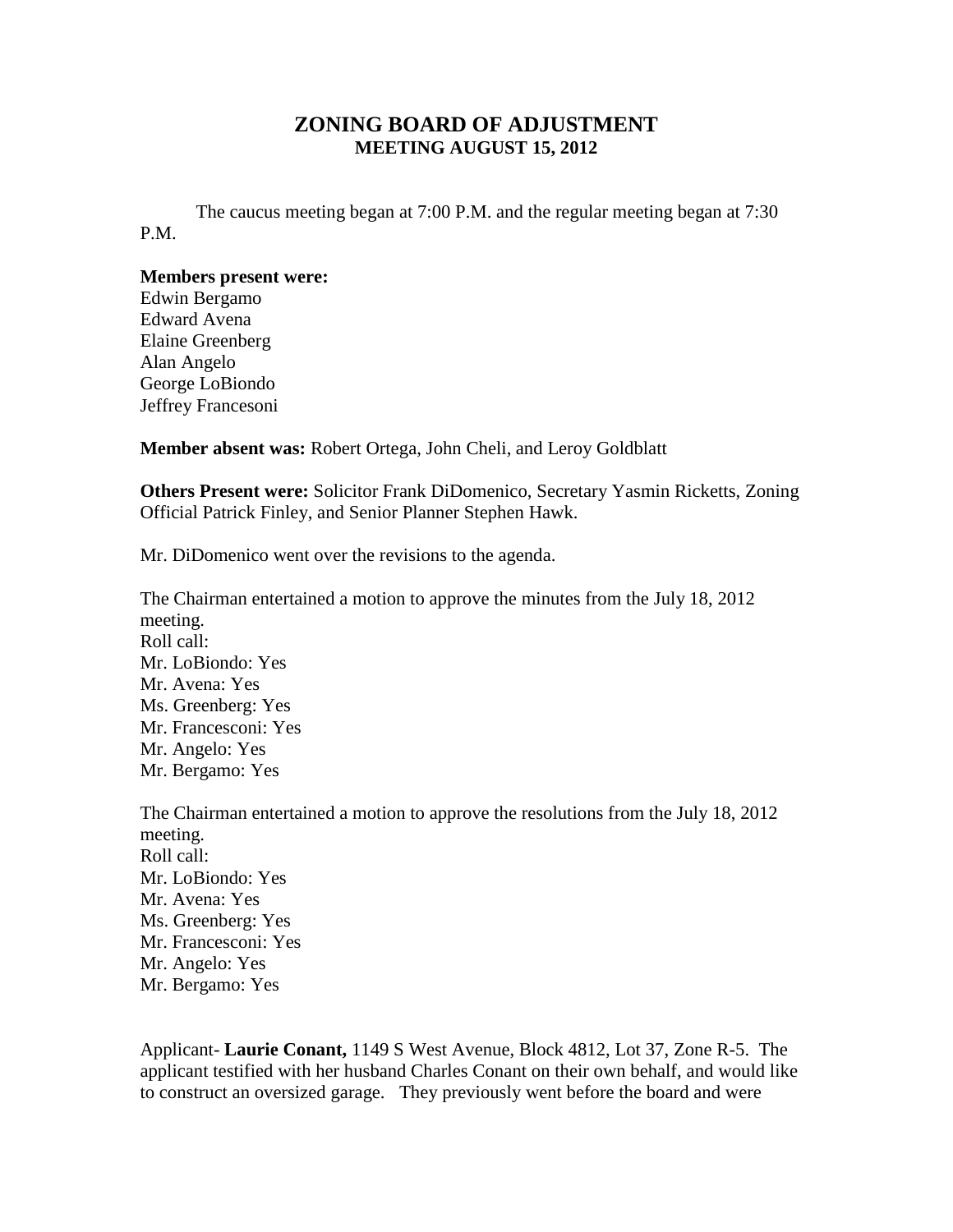denied their request due to the excessive size of the pole barn. They have revised the size to 28' x 24' with the two buildings combined including the overhangs.

Mr. DiDomenico stated that the total size will not exceed 1183 square feet including the overhangs.

Ms. Conant explained that it is for personal use only. The small garage will have two overhead doors, and the large garage will have none.

Chairman entertained a motion to close the public hearing. Roll call: Mr. LoBiondo: Yes Mr. Avena: Yes Ms. Greenberg: Yes Mr. Francesconi: Yes Mr. Angelo: Yes Mr. Bergamo: Yes

Mr. Angelo made a motion to approve the application. Roll call: Mr. LoBiondo: Yes Mr. Avena: Yes Ms. Greenberg: Yes Mr. Francesconi: Yes Mr. Angelo: Yes Mr. Bergamo: Yes

Application was **granted**.

Applicant- **Schwartz Properties, LLC,** 942 S Delsea Drive, Block 4705, Lot 52, Zones B-3/R-3. Mr. LoBiondo excused himself due to a conflict. The applicant was represented by Mr. Michael Fralinger, Esq. They are seeking minor subdivision approval for and "C" variance for the remainder of the lot. The site is over eight acres in size and creating 3 new lots in the residential zoned portion. The property is split lot zoned approximately 400' from Delsea Drive. The last 200' is in the R-3 zone. There are the lots being created in that zone. The lots meet or exceed all of the bulk requirements zones. One lot will have two different uses, but the uses are correct for the zones that they will be in. The board previously approved a retail complex with eight tenants. They seek to place a sign for that retail space along Delsea Drive. It complies with the size requirements. The placement of the sign is 22' from the property line, and it has to be farther than that. It was placed there because it was the only grassed area, and placing it on the concrete would create a conflict with parking. There is no conflict with the neighboring sign.

Mr. Angelo wanted to know if there were any issues with the Planner's and Engineering review reports.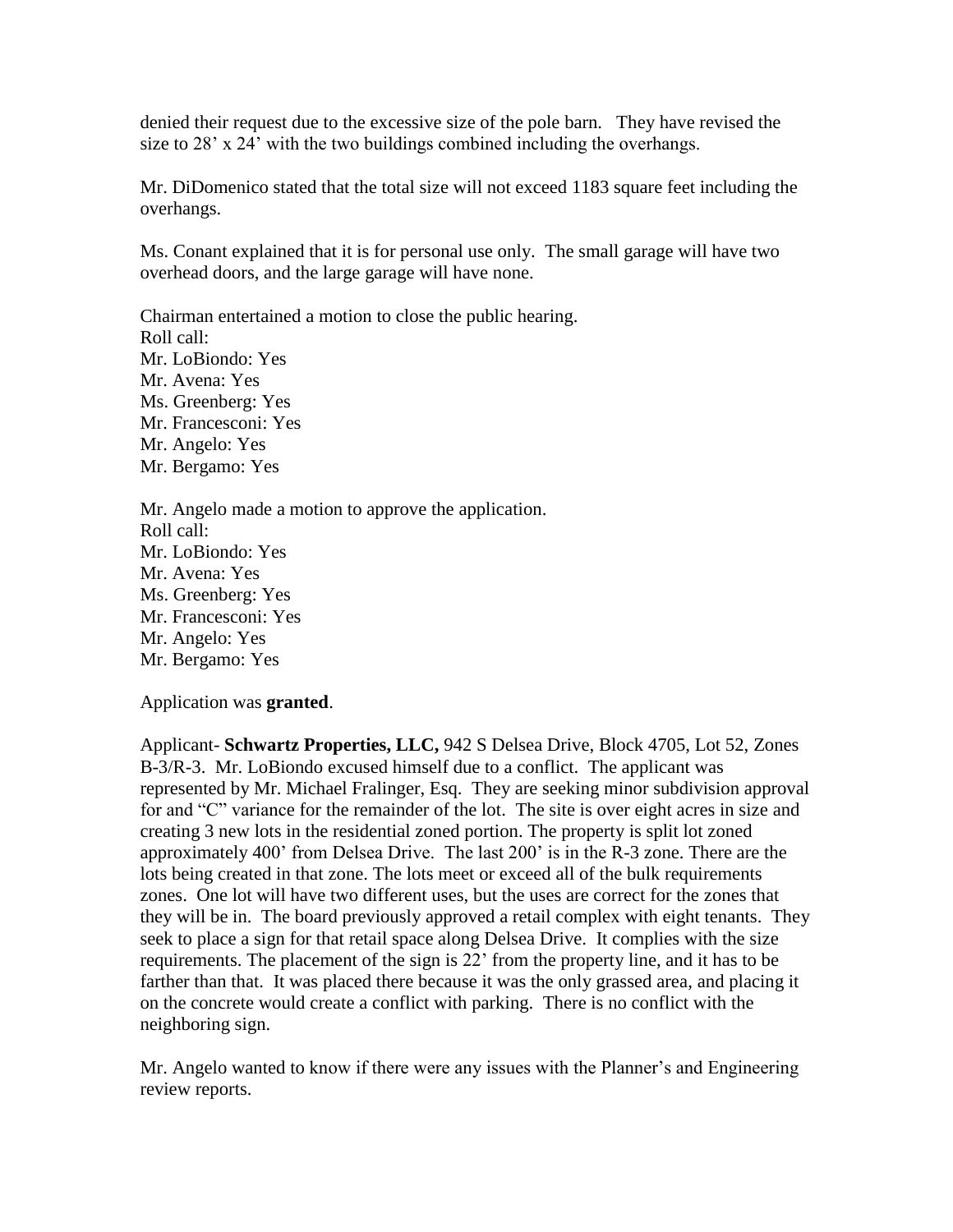Mr. Fralinger stated that there were no issues with the reports.

Chairman entertained a motion to close the public hearing. Roll call: Mr. Avena: Yes Ms. Greenberg: Yes Mr. Francesconi: Yes Mr. Angelo: Yes Mr. Bergamo: Yes

Mr. Angelo made a motion to approve the application. Roll call: Mr. Avena: Yes Ms. Greenberg: Yes Mr. Francesconi: Yes Mr. Angelo: Yes Mr. Bergamo: Yes

Application was **granted**.

Applicant- **Gold Key Development Company, Inc.,** 1940 S West Blvd, Block 6102, Lot 19, Zone I-3. The applicant was represented by Dante Romonini, Esq., and they are requesting a use variance with a waiver of site plan requirements. In the late 1990's a "D" variance was granted to allow an office building. A portion of the building will be occupied by the cheerleading school. The other portion will remain the same. The cheerleading school will occupy 3000 square feet of the site. It is a very low intensity use with two employees. They will operate Monday through Friday and Saturday mornings. The Christ Church use will be opposite the other uses on the site, and they also have a low intensity. They will operate Sunday and Thursday evenings. That will leave the site with two vacant spaces on the property. Parking is not an issue because the hours of operation are different.

Mr. LoBiondo wanted to know if there were any plans for future activates.

Michael Ayeni, Church Representative, testified on behalf of the church. The weekly services will be Sunday 10:00am and 6:00pm. They will also have services Thursday 7:00pm.

Mr. Hawk asked if they looked at other sites for a church.

Mr. Ayeni explained that they looked at other sites, but they could not afford the prices.

Mr. DiDomenico asked if there would be any signage for the church.

Mr. Ayeni explained that a wall sign would be installed for the church.